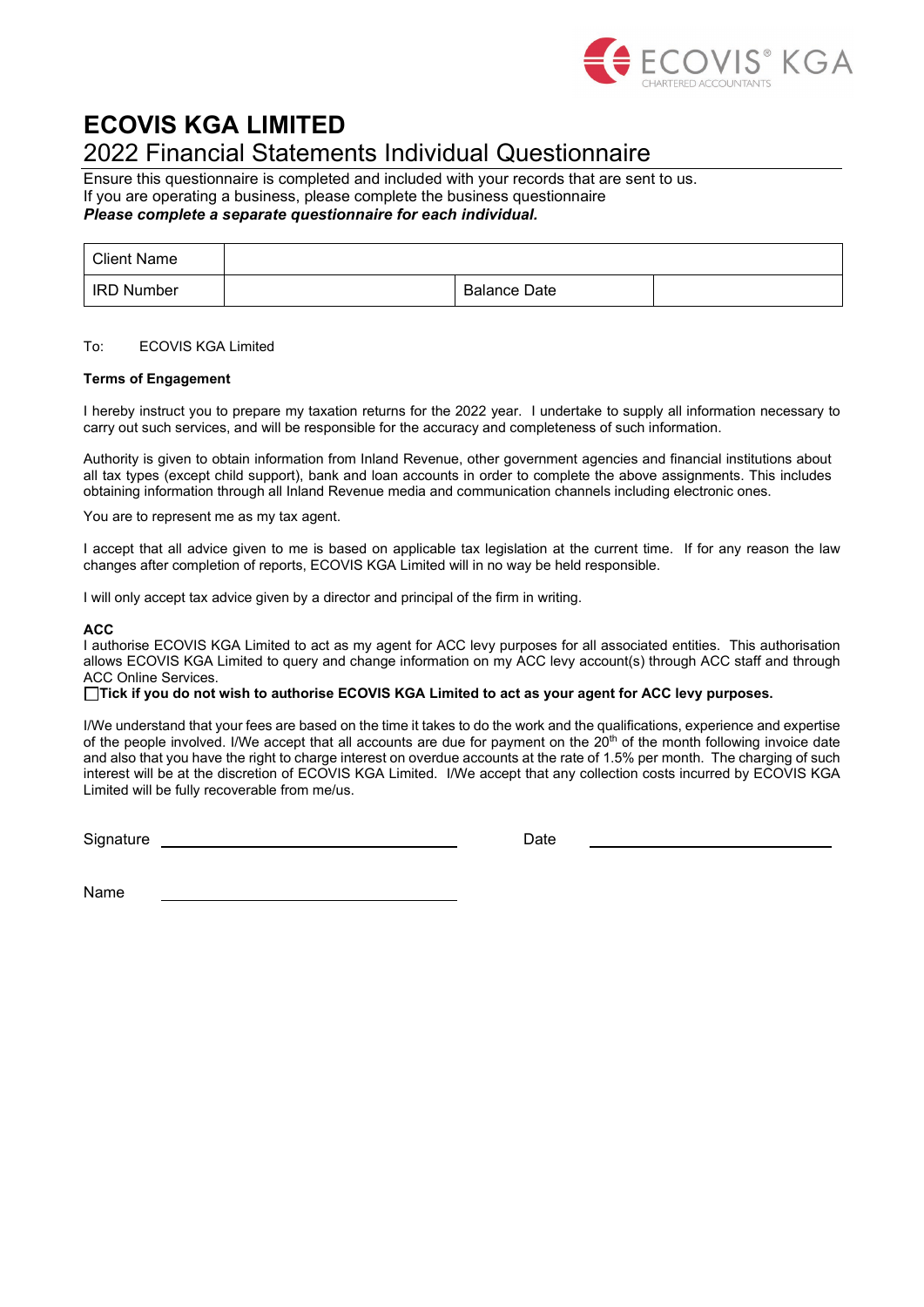

# **Appendix 1**

### **1. Our responsibilities:**

- 1.1. We will use our professional skills to undertake the work you require of us. This work will be performed in accordance with Service Engagement Standard No.2 Compilation of Financial Information issued Chartered Accountants Australia and New Zealand (CAANZ).
- 1.2. Where generally accepted accounting practice reporting does not apply, financial statements will be prepared in accordance with the applicable legislation. For most "non-large" companies and partnerships, together with trusts, sole traders and other entities (excluding registered charities) where the format of financial statements is not dictated by legislation, we will prepare special purpose annual financial statements according to the principles contained in the Tax Administration (Financial Statements) Order 2014. Periodic accounts for management purposes are not governed by legislation and will be prepared on the basis requested by management.
- 1.3. The general basis of accounting used to compile the financial statements will be described in the notes to the financial statements together with any significant departures from that basis. Significant departures will also be referred to in our compilation report (see 1.7 below).
- 1.4. We will inform you of any suspicions of omissions or irregularities that come to our notice through the course of our engagement but this is not our primary function or responsibility.
- 1.5. We will provide a compilation report on all annual financial statements that include a balance sheet. An example of a typical report can be provided to you on request.
- 1.6. We retain legal ownership of working papers prepared by us.
- 1.7. We will not conduct an audit, review or any other independent verification work.
- 1.8. Consequently, we will not express any kind of opinion on the accuracy of the material we compile or its suitability for any purpose.
- 1.9. We will not necessarily establish or maintain independence. It is not a professional requirement to be independent before carrying out compilation work of this nature. However, any other relationship will be described in our compilation report.
- 1.10. We will not accept liability in negligence or for any other reason to anyone but you and your enterprises listed at the head of the main letter. A disclaimer to this effect will be included in our compilation report.
- 1.11. We will explain or redraft any element of these terms to ensure that you understand them and think they are reasonable.

### **2. Your responsibilities**

- 2.1. You remain responsible for the reliability, accuracy and completeness of the financial information compiled, including tax returns. You will delegate certain tasks to us from time to time and those will be tabled separately. We are responsible for carrying out those tasks in a professional manner. You cannot abrogate the ultimate responsibility for ensuring that the financial information is compiled properly.
- 2.2. You will inform us if the information we compile is intended to be disclosed to any person or body and how they are expected to use it. This does not apply to the Inland Revenue Department.
- 2.3. You confirm that we have authority to communicate with and obtain information from any third party if the information sought is relevant to our work.
- 2.4. You agree that CAANZ may have access to the records and information we hold that support our working papers. This is an essential part of CAANZ's quality assurance function. The likelihood that any particular engagement is selected is very small. All CAANZ employees and contractors are required to maintain the strictest confidentiality.
- 2.5. You will advise us if any of these terms are unclear / not what you deem to be reasonable and we will explain or redraft to ensure you are satisfied. See 1.12 above.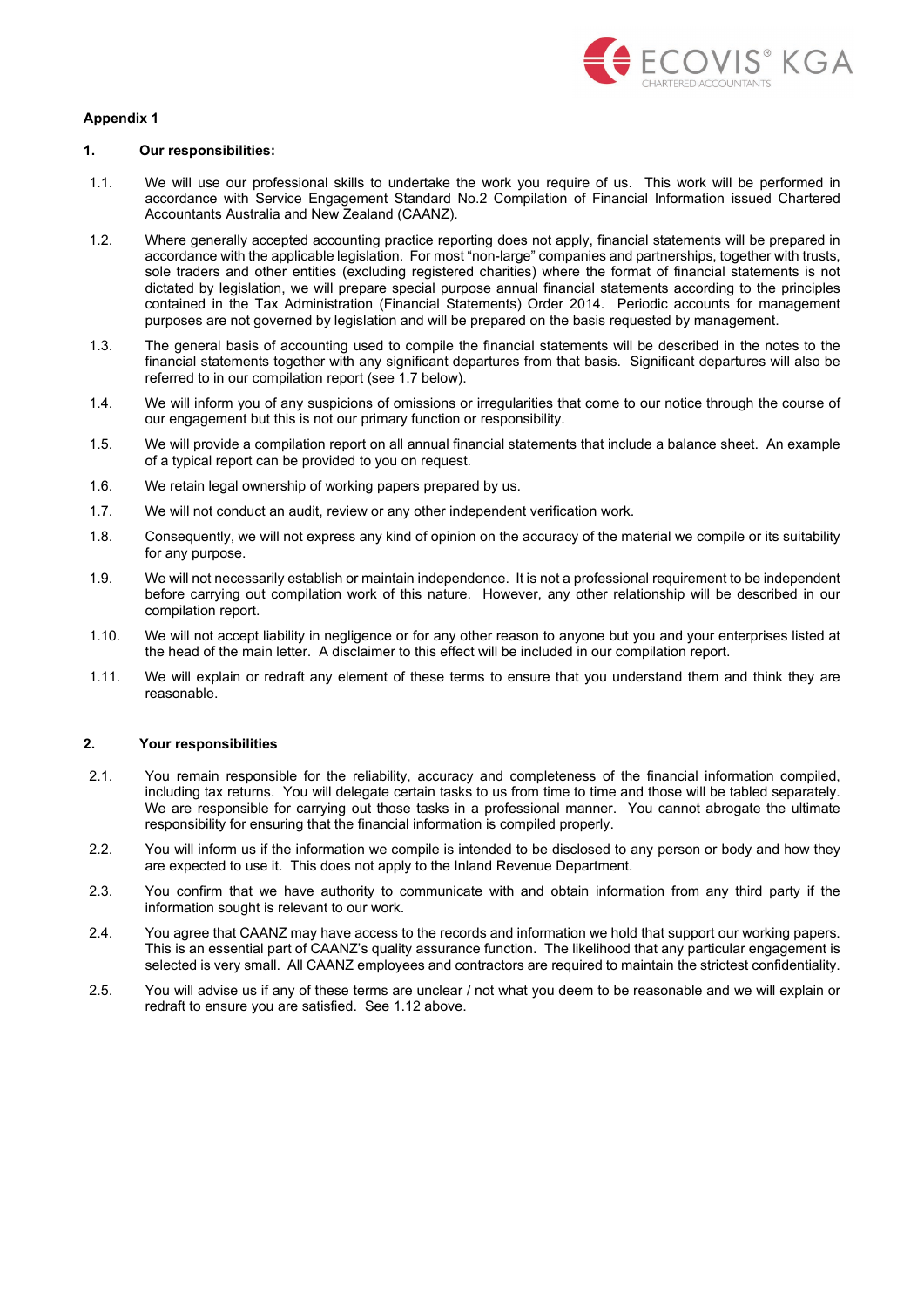

 $\square$  No

# **Information Required 1.2 Comment**

### **Residency**

Have you ever lived outside of New Zealand? 
<br>
T Yes

If yes, how long have you lived outside New Zealand?

When did you arrive in New Zealand and become a resident?

If you believe you are not a New Zealand resident for tax purposes, please explain why:

*Transitional resident rules may apply in your favour if you have arrived here after 31 March 2006. Investments in life insurance policies, superannuation schemes, accrued superannuation entitlements, annuities and pensions can be subject to tax but may be exempt. You will need to give us details if you have any of these.*

| Wages / National Superannuation / Benefits                                                                                 |   |  |
|----------------------------------------------------------------------------------------------------------------------------|---|--|
| Please provide us with the earning certificate/details of any organisations you<br>have received the following from:       |   |  |
| Wages                                                                                                                      | □ |  |
| <b>ACC Payments</b>                                                                                                        | □ |  |
| <b>National Superannuation</b>                                                                                             | □ |  |
| Any other benefits                                                                                                         | □ |  |
| In most cases IRD will have sent us these details directly, however we do need<br>to check all details have been included. |   |  |

| <b>Student Loan</b>                                  |   |  |
|------------------------------------------------------|---|--|
| Do you have a student loan?                          | □ |  |
| If so, please provide your latest statement from IRD |   |  |

| Interest and Dividends (New Zealand)                                                          |   |  |
|-----------------------------------------------------------------------------------------------|---|--|
| Please supply all advice slips:                                                               |   |  |
| Interest received - RWT Certificates                                                          | □ |  |
| Dividend Statements - Dividend advice slips, including bonus shares                           | □ |  |
| Bonus Shares – if any dividends are taken as bonus shares, also include<br>these advice slips | □ |  |
| PIE investment statements showing PIR rate                                                    | П |  |

# **Other Income**

| Please provide details of income received from:  |   |  |
|--------------------------------------------------|---|--|
| Partnerships<br>$\bullet$                        | □ |  |
| Property dealing<br>$\bullet$                    | □ |  |
| Share market dealing<br>$\bullet$                | □ |  |
| Income distributions from an estate<br>$\bullet$ | □ |  |
| Income distributed from a trust<br>$\bullet$     | □ |  |
| Royalty income<br>$\bullet$                      | □ |  |
|                                                  |   |  |
| Any other income received not referred to above. |   |  |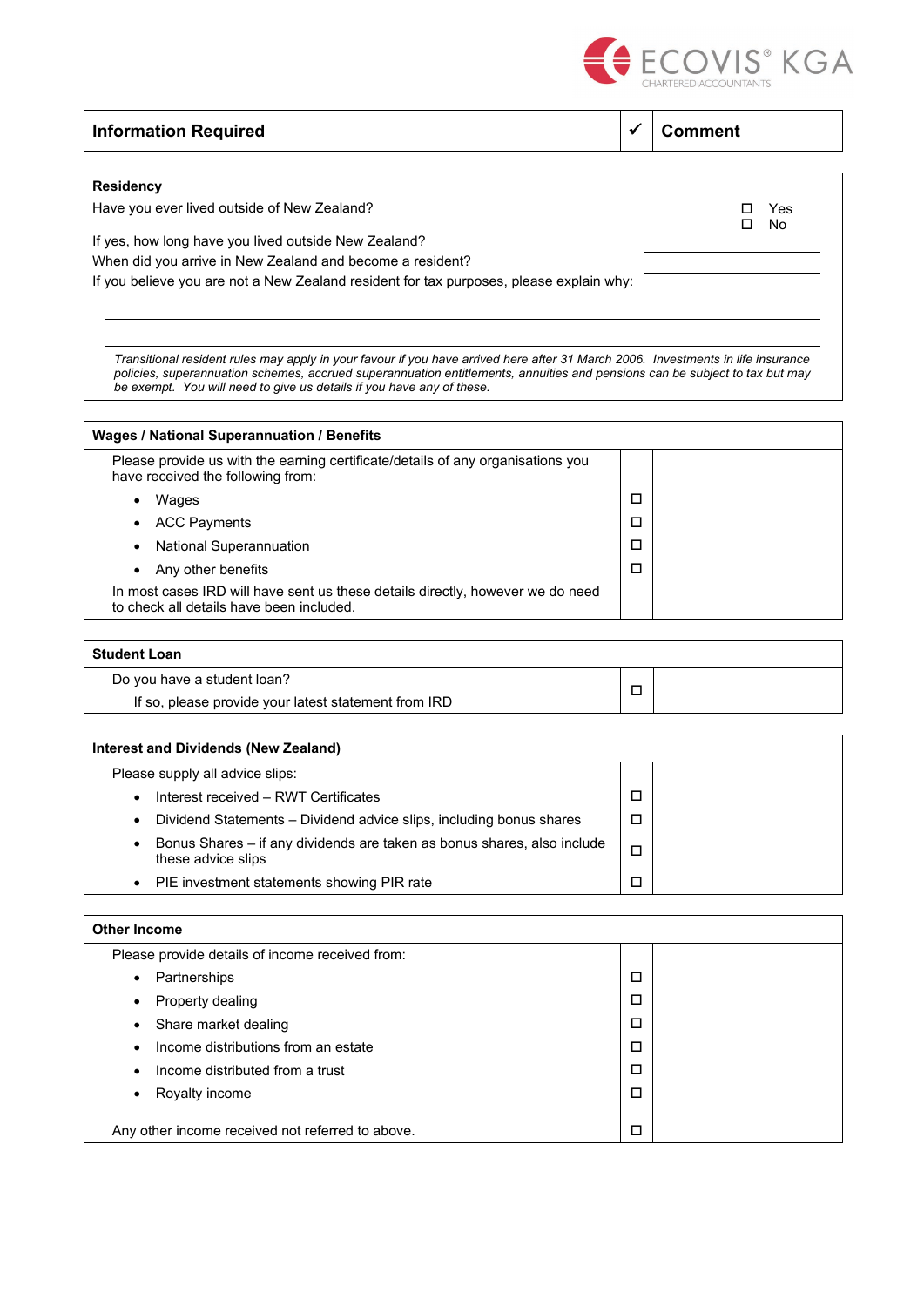

| Other Income - Look Through Company                                                                                                                          |   |  |
|--------------------------------------------------------------------------------------------------------------------------------------------------------------|---|--|
| Please provide details if you have been allocated a share of a profit / loss other<br>than from an LTC company that we are aware of, please provide details. | ┍ |  |
|                                                                                                                                                              |   |  |
| Other Income - Income Insurance                                                                                                                              |   |  |

| <b>PUTCH THROME - MOUNTE MISSIGNE</b>                                                                         |  |  |
|---------------------------------------------------------------------------------------------------------------|--|--|
| Please provide details of premiums and claims for Income Replacement or<br><b>Protection Insurance Policy</b> |  |  |
|                                                                                                               |  |  |

### **Other Income – Financial Arrangements** Provide full details of all financial arrangements entered into, e.g. forward exchange contracts, dealings on futures markets, commercial bills, capital notes, government stock and corporate or local body bonds.  $\Box$

| <b>Other Income - Expenses</b>                                                                                                         |   |  |
|----------------------------------------------------------------------------------------------------------------------------------------|---|--|
| Provide details of all costs incurred to derive the above income, e.g. income<br>protection insurance, ACC levies, interest paid, etc. | − |  |

| Interest, Royalties & Dividend Payments to Non-Resident Entities                            |        |  |
|---------------------------------------------------------------------------------------------|--------|--|
| Have you paid interest, royalties or dividends to non-residents including foreign<br>banks? | $\Box$ |  |
| If yes, please provide details of payments made                                             |        |  |

# **Donations**

| Do you want us to complete your rebate form? |   | Yes |
|----------------------------------------------|---|-----|
| If so, please provide receipts.              | П | No  |

| <b>Cryptoassets</b>                                                                                                                      |   |  |
|------------------------------------------------------------------------------------------------------------------------------------------|---|--|
| Have you received or traded in cryptoassets during the income year?                                                                      | □ |  |
| If so, please advise provide the following information:                                                                                  |   |  |
| The type of cryptoasset<br>٠                                                                                                             |   |  |
| For each transaction provide the date, type of transaction (i.e. received<br>$\bullet$<br>or disposed of), number of units, value in NZD |   |  |
| Total units of each cryptoasset held at the beginning and end of the<br>٠<br>year                                                        |   |  |
| Exchange records and bank statements<br>٠                                                                                                |   |  |
| Wallet addresses.                                                                                                                        |   |  |

| Overseas Income and / or Assets and Liabilities                                                                                                                                                                                  |   |  |
|----------------------------------------------------------------------------------------------------------------------------------------------------------------------------------------------------------------------------------|---|--|
| New Zealand residents are liable for tax on all world-wide income.                                                                                                                                                               |   |  |
| Overseas income                                                                                                                                                                                                                  |   |  |
| Did you or have you received any of the following overseas income:                                                                                                                                                               |   |  |
| Interest / dividends / royalties<br>٠                                                                                                                                                                                            | □ |  |
| Pension / annuity / life insurance policy<br>٠                                                                                                                                                                                   | □ |  |
| Overseas salary / wages / commission<br>٠                                                                                                                                                                                        | □ |  |
| Business income / consulting / contract / self-employment income                                                                                                                                                                 | □ |  |
| Rental income                                                                                                                                                                                                                    | □ |  |
| Distribution from overseas trust or estate                                                                                                                                                                                       | □ |  |
| Please provide full details and where applicable, your investments advisor's<br>reports. This information is required so we can calculate, if any, income needs<br>to be declared under the FIF (Foreign Investment Fund) rules. |   |  |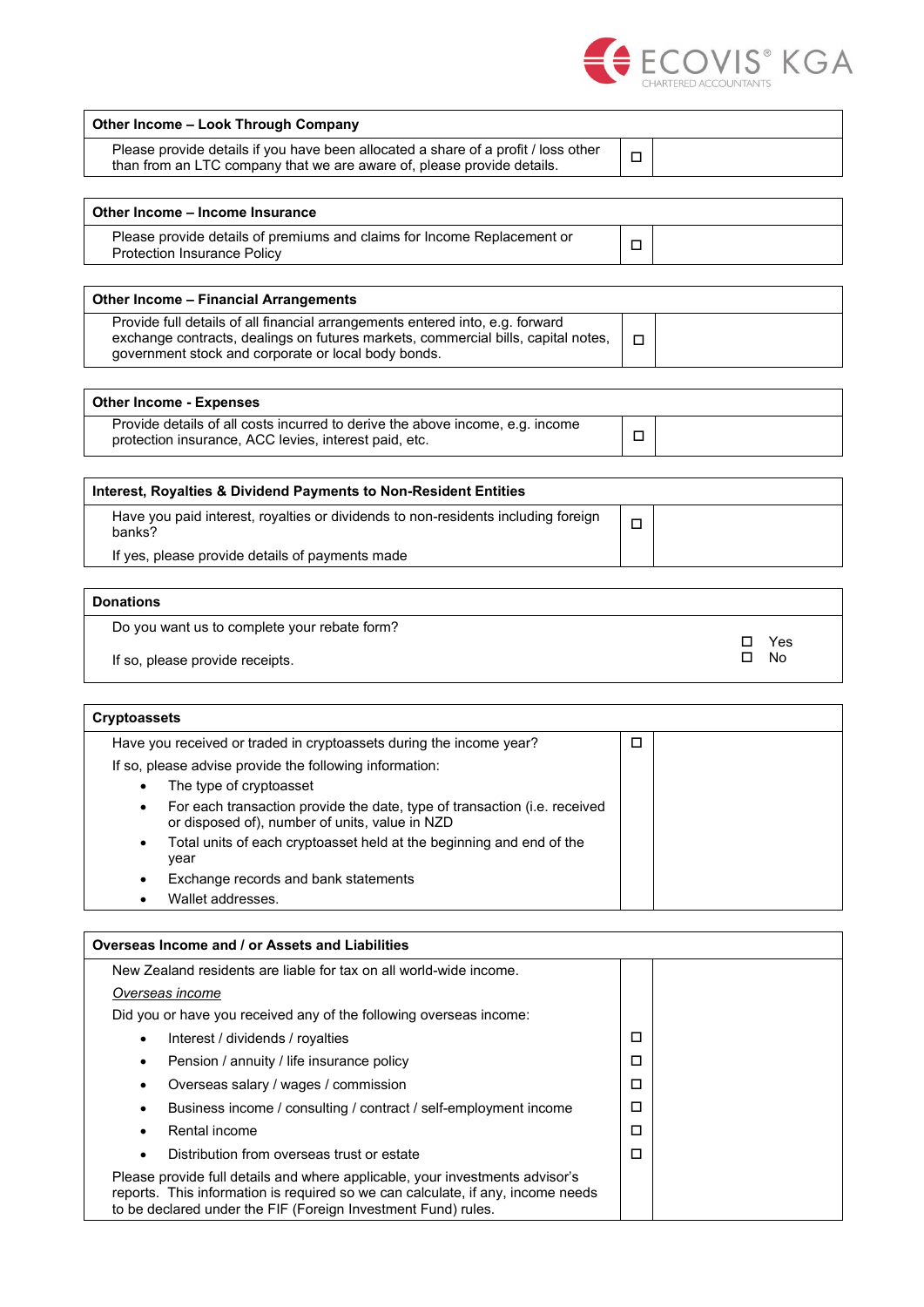

| Overseas Assets / Liabilities                                                                                                                                                                 |   |  |
|-----------------------------------------------------------------------------------------------------------------------------------------------------------------------------------------------|---|--|
| Did you or do you have any of the following overseas assets or liabilities:                                                                                                                   |   |  |
| Overseas bank account – cheque, call, term deposits, money market,<br>$\bullet$<br>credit card or debit card                                                                                  | П |  |
| Bonds / notes – other financial arrangements<br>٠                                                                                                                                             | □ |  |
| Foreign portfolios with portfolio managers<br>$\bullet$                                                                                                                                       | □ |  |
| Foreign pension / annuity / provident/ superannuation fund                                                                                                                                    | □ |  |
| Life insurance / assurance policy as a beneficiary or payee                                                                                                                                   | □ |  |
| Ownership / interest in overseas property                                                                                                                                                     | □ |  |
| Overseas mortgage or loan                                                                                                                                                                     | □ |  |
| Digital wallet (e.g. Paypal, Google Wallet, Apple Pay)                                                                                                                                        | □ |  |
| Digital currencies (e.g. Bitcoin, Monero)                                                                                                                                                     | П |  |
| Holdings in precious metals / minerals                                                                                                                                                        | П |  |
| Forward exchange contracts                                                                                                                                                                    | □ |  |
| If yes to any of the above please provide full details with supporting<br>documentation for each.                                                                                             |   |  |
| <b>Overseas Entities:</b>                                                                                                                                                                     |   |  |
| Did you or do you have an interest in any offshore entity as a director, member,<br>founder, trustee, protector, settlor or beneficiary (vested or discretionary) in any<br>of the following: |   |  |
| Corporations, Limited partnerships, Companies, Estates Partnerships,<br>Joint Ventures, Trusts and Estates                                                                                    | П |  |
| If yes to any, please provide full details with supporting documentation for each.                                                                                                            |   |  |

| Rental Income from Residential Properties and / or Boat or Plane     |        |  |
|----------------------------------------------------------------------|--------|--|
| Have you received any rental income from any of the following:       |        |  |
| Investment property                                                  | □      |  |
| Holiday home                                                         | $\Box$ |  |
| Boat or plane                                                        | $\Box$ |  |
| If yes to any of the above, please complete the Rental Questionnaire |        |  |

If you have received income from boarders, please provide the number and amounts received per boarder.

If you have received income from renting a room in your home on a short stay basis (such as Air BnB) please provide details of the number of days, rental received and associated costs.

| <b>Residential Property Sales</b>                                                                                  |            |
|--------------------------------------------------------------------------------------------------------------------|------------|
| Have you sold any residential property during the year (not otherwise detailed on the on<br>information provided)? | Yes<br>No. |
| If yes, when was the property purchased                                                                            |            |
| If it was purchased within 5 years of the sale date:                                                               |            |
| What was the original purchase price<br>$\bullet$                                                                  | S          |
| What was the sale price<br>٠                                                                                       |            |

| <b>Residential Land Withholding Tax</b>                                                                                                                                                                                                                    |        |  |
|------------------------------------------------------------------------------------------------------------------------------------------------------------------------------------------------------------------------------------------------------------|--------|--|
| Have you sold residential property in New Zealand where Residential Land<br>Withholding Tax has been deducted and paid to the IRD? If so, provide details<br>e.g. IR1100 Residential land withholding tax return and other sale and purchase<br>documents. | $\Box$ |  |